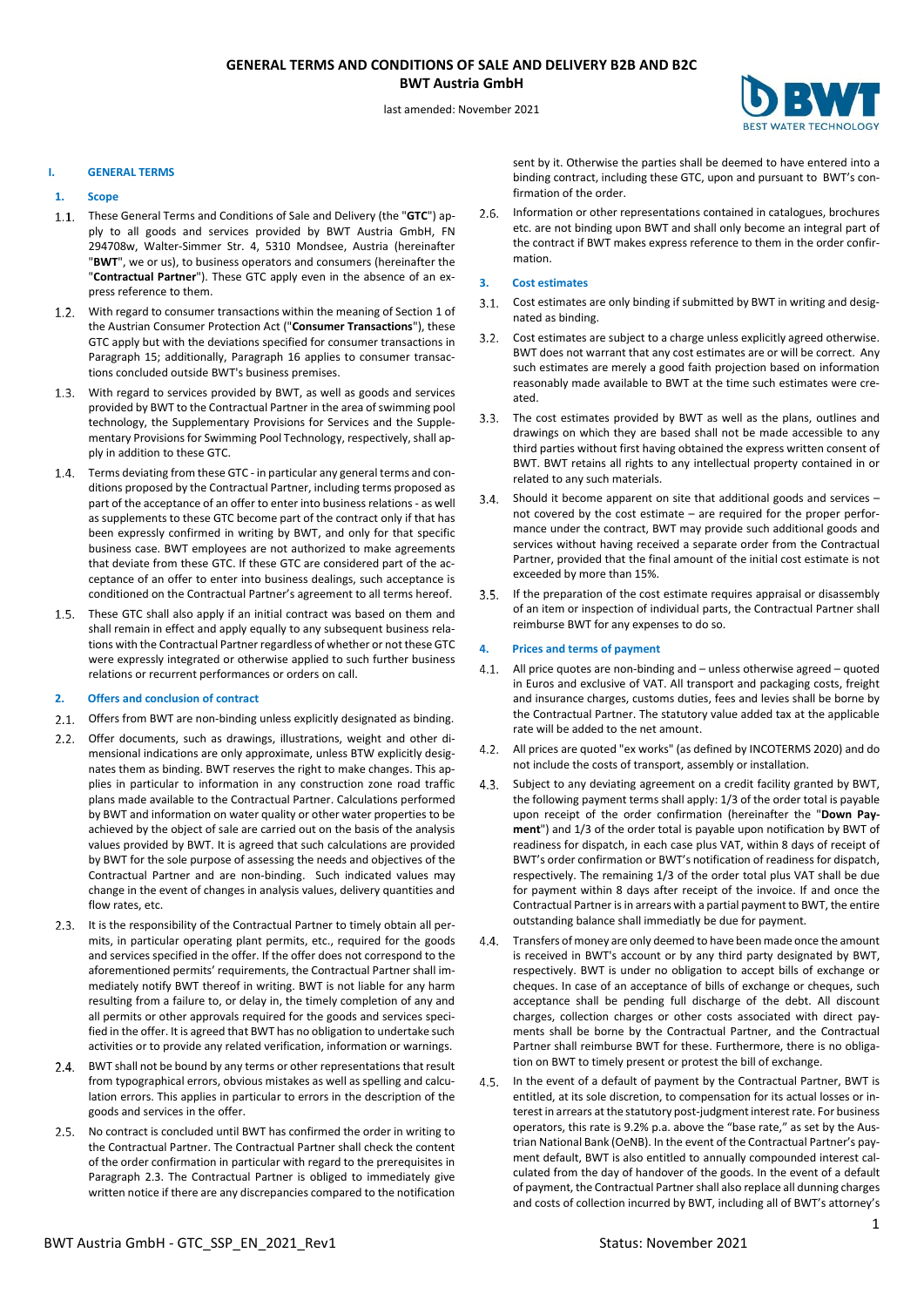fees and costs. In case of transactions with business operators, this includes a lump sum of EUR 40.00 as compensation for collection costs according to Section 458 of the Commercial Code (UGB). This is without prejudice to BWT's right to assert additional rights and claims. In the event that the Contractual Partner is in default with a (partial) payment, BWT may demand immediate payment of outstanding but not yet due invoice amounts and/or advance payment or the provision of collateral for future deliveries and services.

4.6. If the Contractual Partner has several outstanding debts, BWT is entitled to allocate any incoming amounts at its discretion.

## **5. Deliveries**

- 5.1. In the absence of a written agreement to the contrary, deliveries of goods shall be made "ex works" (INCOTERMS 2020) from the registered office of BWT in Walter-Simmer-Str. 4, 5310 Mondsee. The Contractual Partner is obliged to accept deliveries from BWT.
- 5.2. The Contractual Partner or the third party commissioned by it (e.g. carrier) is responsible for arranging the faultless loading and/or fastening of the goods. BWT shall not be liable for either loading or fastening defects.
- 5.3. BWT will comply with delivery target dates and deadlines to the best of its ability. Unless expressly agreed otherwise, all delivery target dates and deadlines are not binding upon BWT. They indicate the expected time of provision and handover to the Contractual Partner. The Contractual Partner can withdraw from the contract on the grounds of a delay in delivery only if it first exhausts a reasonable (in any event no less than 4 weeks) grace period. BWT must be notified of any such withdrawal by registered letter. The right of withdrawal extends only to the part of the delivery or service that is affected by the delay.
- 5.4. The delivery period shall commence after the receipt of the countersigned order confirmation or upon receipt of the agreed Down Payment. A further prerequisite for the commencement of the delivery period is that all technical details BWT deems necessary must have been clarified. BWT is entitled to make partial or advance deliveries and to invoice accordingly. This is particularly the case if the Contractual Partner fails to call off the goods and services within a reasonable period of time or if the Contractual Partner has delayed completion of onsite-related preliminary steps such as financing, obtaining of funds, securing of permits, procurement of plans and similar requirements.
- $5.5.$ The delivery deadline shall be deemed to have been met if the item for delivery has left the BWT plant or, in the case of direct deliveries, if it has left the plant of the supplier at the expiration of the delivery deadline, or if notification has been given that the delivery item is ready for dispatch. Subsequent requests for changes and additions by the Contractual Partner shall have the effect of extending the delivery deadline accordingly. The same applies to the occurrence of unforeseen obstacles outside BWT's and/or any suppliers' control including, without limitation, delayed delivery of key raw materials, other materials or parts or force majeure events such as a strike, lockout, disruptive weather event (or other act of God), pandemic, quarantine restrictions, epidemic, war, riot, fire, flood, earthquake, shortage of energy supplies, or acts of state or governmental action prohibiting BWT from performing its obligations.
- 5.6. The Contractual Partner disclaims any right to assert claims for compensation in cases of delayed performance or non-performance , even after expiration of the grace period, except in case of intentional act or gross negligence.
- If a delivery is not possible due to delivery problems and/or price increases at BWT's suppliers or at the producer, BWT is entitled to withdraw from the contract without incurring any liability of any kind to the Contractual Partner.
- Goods not accepted by the agreed delivery or performance date shall be stored for a maximum period of 14 days at the Contractual Partner's risk and expense. The warehousing charges shall be borne by the Contractual Partner. At the same time, BWT may insist on fulfilment of the contract or, after a reasonable grace period, withdraw from the contract and commercialize the goods otherwise. In the event of such commercialization, the parties are deemed to have agreed to a penalty of 10% of the merchandise value (excl. VAT). This is without prejudice to BTW's right to demand compensation of non-performance losses exceeding the amount of that penalty.
- 5.9. If the Contractual Partner fails to accept the contractually provided delivery at the contractually agreed location or at the contractually agreed time, BWT may either demand fulfilment or, upon expiration of a

deadline for acceptance, withdraw from the contract, in which case any costs incurred by BWT to date to fulfil its obligations under the contract shall be borne by the Contractual Partner.

## **6. Prototypes**

- $6.1.$ If the delivery includes goods intended for testing and further development (hereinafter the "**Prototypes**"), the Contractual Partner acknowledges that these Prototypes have not been tested by BWT for the Contractual Partner'sintended use. BWT therefore does not warrant the suitability of the provided goods, material and/or tools for the Contractual Partner's intended use and BWT shall not be liable for any alleged breach of warranty.
- $6.2.$ The Contractual Partner guarantees that the Prototypes will be used exclusively for the expressly agreed purpose. Any use of the Prototypes other than those uses agreed upon are prohibited. Resale of any Prototypes is prohibited.

## **7. Passage of risk**

- In case of deliveries without installation or assembly, the risk of loss or  $7.1.$ damage to the goods passes to the Contractual Partner as soon as the goods have been provided to the forwarding agent or other shipping provider, or, in the event of default of acceptance on the part of the Contractual Partner, as soon as the goods are ready for shipment. That also applies if partial deliveries are made, or if BWT has committed to providing other goods or services.
- In case of delivery with installation and/or assembly, the risk of loss or  $7.2.$ damage to the goods shall pass to the Contractual Partner on the day of transfer to the Contractual Partner's own operation or, if trial operation has been agreed upon, following faultless trial operation. Prerequisite therefor is that the trial run or transfer to the Contractual Partner's own operation immediately follows the proper installation and assembly. If the Contractual Partner does not accept the offer of a trial run or transfer to its own operation, the risk of loss or damage to the goods shall pass to the Contractual Partner after the expiration of 7 days following this offer. In any case, the risk of loss or damage to the goods shall pass upon the commissioning and/or use of the water treatment plant either by the Contractual Partner, a third party commissioned by the Contractual Partner or by BWT. If the dispatch, the delivery, or the start or execution of the installation or assembly is delayed at the request of the Contractual Partner or for reasons within the Contractual Partner's control, the risk of loss or damage to the goods shall pass to the Contractual Partner. In such cases, corresponding insurance coverage is only to be provided at the written request and expense of the Contractual Partner.

## **8. Warranty**

- BWT shall provide the agreed deliveries and services in accordance with the specifications on which the order confirmation is based.
- $8.2.$ As long as the intended use is unaffected, minor deviations from a sample and/or brochure on which the offer or order confirmation is based (e.g. in terms of dimensions, weight, quality and colour) shall be deemed irrelevant defects acceptable to the Contractual Partner.
- $8.3.$ The Contractual Partner shall inspect deliveries and services from BWT immediately after acceptance and must immediately notify BWT in writing of any discernible defects, shortfall quantities or incorrect deliveries, but at the latest within one week after acceptance of the deliveries and services. BWT must be notified of any initially hidden defects within one week of their discovery. All complaints must be sufficiently substantiated and supported by evidence.
- The warranty period is 6 months from the acceptance of the goods. The 8.4. existence of defects must be proven by the Contractual Partner. Section 924 of the Civil Code (ABGB) and Section 933b of the Austrian Civil Code (ABGB) shall not apply.
- In case of substantiated defects, BWT may, at its sole discretion, repair  $8.5.$ the defect, supplement what is missing or replace the goods within a reasonable period of time. Multiple repairs, supplementations, and replacements are permissible. Timely repair, supplementation, or replacement shall be deemed an adequate and exclusive remedy, and the Contractual Partner hereby waives any claim for further redress, including cancellation of the contract (redhibition) or price reduction.
- $8.6.$ The warranty expires if the Contractual Partner or a non-BWT-authorized third party makes changes to or performs repairs on the goods. Furthermore, the warranty also expires if the goods are not operated in accordance with all applicable regulations and the operating instructions, or if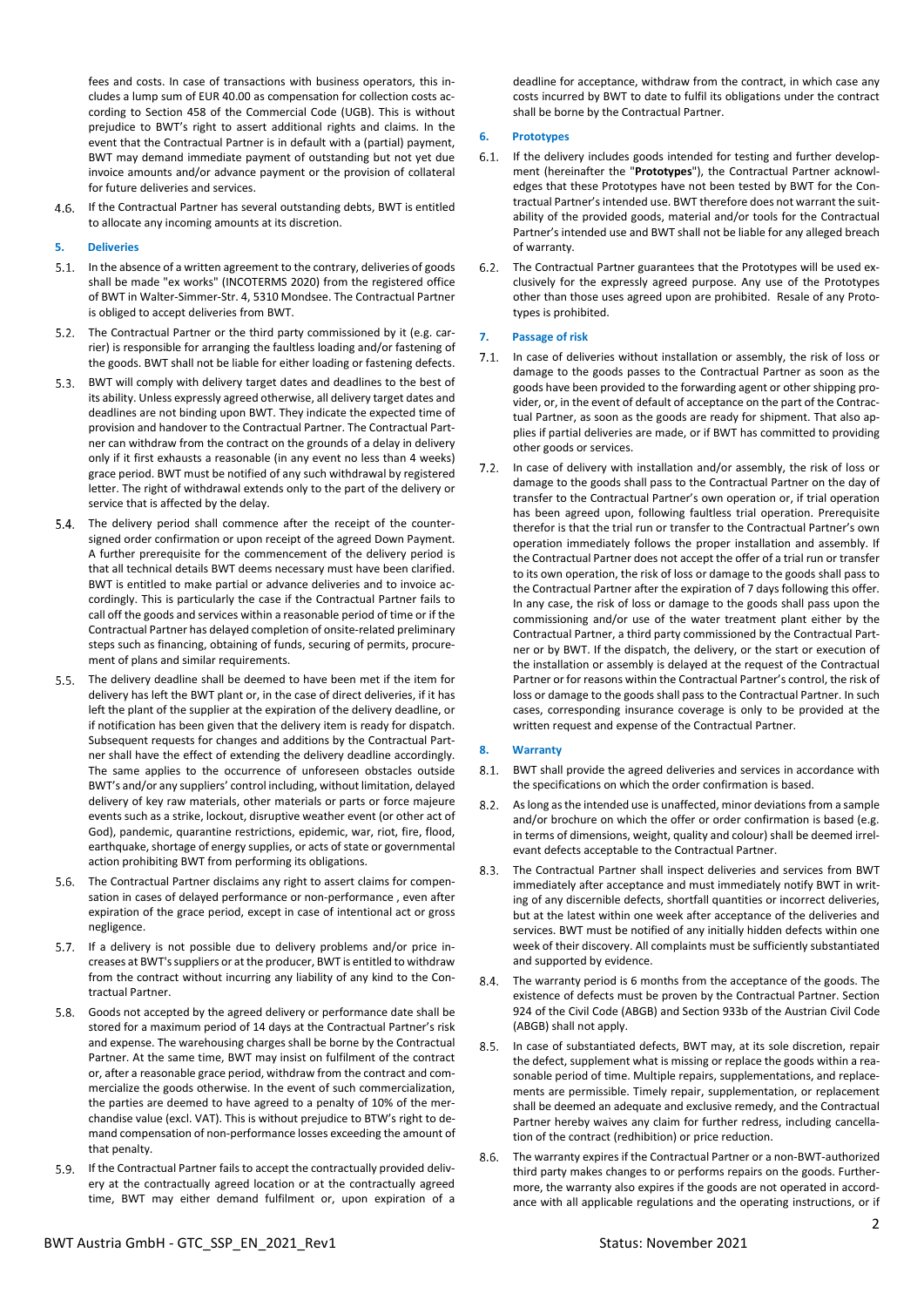the permit referred to in Paragraph 2.3 subsequently lapses or otherwise loses validity.

- 8.7. For rendering performance based on warranty, the Contractual Partner must deliver the goods to BWT and collect them from BWT at its own expense and risk.
- BWT is not liable for damages caused by unsuitable or improper use, natural wear and tear, or incorrect or negligent handling or storage.
- 8.9. Should the offer or order confirmation contain an additional warranty commitment (which in any case applies only as between BWT and the Contractual Partner), the latter does not, under any circumstances, cover wear and tear parts or damage caused by unsuitable or improper use, natural wear and tear, or incorrect or negligent handling or storage. The additional warranty commitment shall be interpreted to mean that BWT is liable for defects (except for the cases listed above) which occur within the agreed warranty period after handover and are asserted within this period.
- 8.10. TO THE EXTENT ALLOWED BY APPLICABLE LAW, NO OTHER WARRANTIES ARE MADE, EITHER EXPRESSED OR IMPLIED, INCLUDING THE IMPLIED WARRANTIES OF MERCHANTABILITY AND FITNESS FOR A PARTICULAR PURPOSE.

## **9. Liability of BWT**

- To the extent permissible by applicable law, and unless otherwise provided in these GTC, BWT's liability shall be limited exclusively to the recovery of damages caused by BWT through gross negligence or intentional act. In case of gross negligence, BWT's maximum liability is limited to the amounts the Contractual Partner has paid to BWT under the terms of the contract and these GTC, but in no event more than the amount covered by BWT's business liability insurance.
- 9.2. NOTWITHSTANDING ANYTHING ELSE IN THE GTC OR OTHERWISE, BWT WILL NOT BE LIABLE TO THE CONTRACTUAL PARTNER WITH RESPECT TO THE SUBJECT MATTER OF THE GTC UNDER ANY CONTRACT, NEGLIGENCE, STRICT LIABILITY OR OTHER LEGAL OR EQUITABLE THEORY FOR ANY AMOUNTS IN EXCESS OF THE AMOUNT THE CONTRACTUAL PARTNER PAID TO BWT UNDER THE CONTRACT AND THESE GTC.
- 9.3. IN NO EVENT WILL BWT BE LIABLE TO THE CONTRACTUAL PARTNER FOR ANY INCIDENTAL, INDIRECT, SPECIAL, CONSEQUENTIAL DAMAGES OR LOSS OF PROFITS ARISING OUT OF, OR IN CONNECTION WITH, THE CON-TRACT AND THESE GTC, WHETHER OR NOT BWT WAS ADVISED OF THE POSSIBILITY OF SUCH DAMAGE.
- 9.4. IN NO EVENT WILL BWT BE LIABLE FOR DAMAGES IN CONNECTION WITH THIRD PARTY CLAIMS OR DAMAGES DUE TO UNSUITABLE OR IMPROPER USE, NATURAL WEAR AND TEAR, FAULTY OR NEGLIGENT HANDLING OR **STORAGE**
- 9.5. THESE LIMITATIONS ON LIABILITY WILL APPLY NOTWITHSTANDING ANY FAILURE OF ESSENTIAL PURPOSE OF ANY LIMITED REMEDY PROVIDED **HEREIN**
- The above limitations of liability apply *mutatis mutandis* to BWT's vicarious agents or employees in the performance of their obligations. BWT is liable for oral statements by vicarious agents and BWT-employees, in particular of a technical nature, only if BWT has expressly confirmed them in writing.
- 9.7. Liability based on the Product Liability Act, as well as product liability claims that may be derived from other provisions, are excluded to the maximum legally permitted extent.
- 9.8. No claims for damages against BWT, the manufacturer, their vicarious agents and assistants may be brought more than 6 months after such claims have accrued.
- Nothing in this GTC shall operate to limit or exclude either party´s liability for any of the following:
	- a) Death or personal injury caused by that Party´s gross negligence or that of its employees, agents or subcontractors:
	- b) Fraud or fraudulent misrepresentation:
	- c) Any other matter for which liability may not be limited or excluded according to law.

## **10. Obligations of the Contractual Partner**

10.1. The Contractual Partner shall faithfully follow any operating instructions and manuals provided to it, and ensure their observance by others,

observe all warnings, and use the purchased good exclusively for its intended purpose.

10.2. In the event of a resale, the commercial reseller must also assign these obligations to the buyer. Furthermore, it is expressly prohibited for a reseller to promise additional properties, applications or the like which exceed the properties BWT assured in writing and which could trigger BWT's liability under the Product Liability Act.

## **11. Retention of title**

- 11.1. The goods delivered by BWT remain the property of BWT until the goods have been paid for in full, taking into account any ancillary costs, and the Contractual Partner has fulfilled its obligations arising from this contract in full (retention of title).
- 11.2. The Contractual Partner must, on behalf of BWT, carefully keep the goods delivered by BWT safe until title passes to the Contractual Partner. The Contractual Partner bears the entire risk for the retained goods, in particular the risk of destruction, loss or deterioration.
- 11.3. In the event of a resale of retained goods, the Contractual Partner hereby assigns to BWT, without any further declaration of assignment or notification being required, any claims that may accrue to the Contractual Partner against its customer up to the amount of the value of the delivered goods. The aforesaid also applies if the delivered goods are processed, combined or mixed with other goods. In that case, BWT acquires co-ownership of the items produced by means of such processing; BWT's ownership share shall reflect the ratio of the delivery value of BWT's goods versus the produced items.
- 11.4. If the goods delivered by BWT or the items created from them by means of processing should become material components of the real estate of a third party, so that the latter becomes the owner of the goods delivered by BWT by virtue of the inseparable integration with the real estate, the Contractual Partner hereby assigns all claims against the third party, including all ancillary rights, to BWT, in the amount of the value of the goods that were delivered by BWT and subsequently integrated.
- 11.5. In the event of default, the Contractual Partner shall, at the request of BWT, inform its debtors of the effected assignment, provide the information required to assert the assigned claim and surrender the documents required for this purpose.
- 11.6. The Contractual Partner shall refrain from pledging or transferring as collateral any BWT goods that are subject to retention of title. In the event of a seizure or other claims by third parties, the Contractual Partner is obliged to assert BWT's property rights, to inform BWT immediately and to take all necessary measures to protect BWT's interests.
- 11.7. The assertion of a retention of title by BWT does not result in the withdrawal from the contract, unless otherwise agreed.

## **12. Applicable law, place of jurisdiction and arbitration agreement**

- <span id="page-2-0"></span>12.1. This Agreement, and all claims or causes of action (whether in contract, tort or statute) that may be based upon, arise out of or relate to these GTC and any related contract, or the negotiation, execution or performance of this GTC and any related contract (including any claim or cause of action based upon, arising out of or related to any representation or warranty made in or in connection with these GTC or as an inducement to enter into a contract), shall be governed by, and enforced in accordance with, substantive Austrian law to the exclusion of the referral norms of Austrian international private law and the UN Convention on Contracts for the International Sale of Goods and without regard to conflict of laws principles that would require the application of the laws of another jurisdiction.
- 12.2. The parties hereby agree and represent that the laws of Austria bear a substantial relationship to the intended purpose of the parties' contract and these GTC and that no other jurisdiction has a materially greater interest in the subject matter of the parties' contract, these GTC, and any claims or causes of action (whether in contract, tort or statute) that may be based upon, arise out of or relate to these GTC and any related contract.
- 12.3. The place of jurisdiction for any and all disputes or claims arising out of or in connection with this contract, including disputes regarding its validity, breach, termination or nullity, shall be the court with subject-matter and local jurisdiction for the registered office of BWT. BWT may, at its sole discretion, initiate arbitration of any dispute in accordance with the Rules of Arbitration (Vienna Rules) of the International Arbitration Institution of the Austrian Federal Economic Chamber (VIAC) by three arbitrators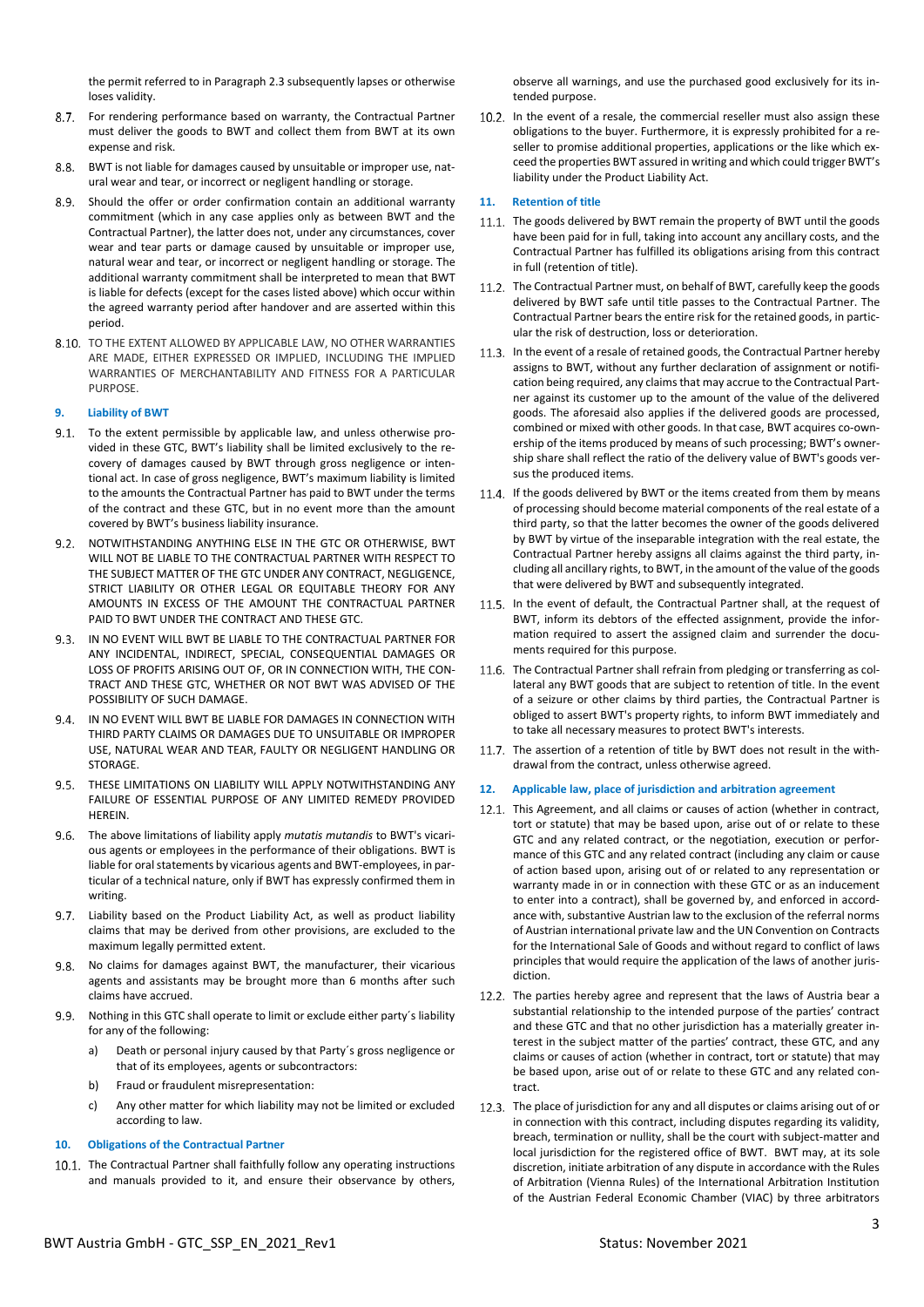appointed in accordance with these rules. The place of the hearing shall be the registered office of BWT, the language of the proceedings shall be German; the substantive law within the meaning of Paragraph [12.1](#page-2-0) shall apply. Each party consents to the jurisdiction of such a tribunal or to such settlement of the dispute by arbitration as aforesaid and waives any objection thereto.

12.4. THE PARTIES WAIVE ANY RIGHT TO ASSERT ANY CLAIMS AGAINST THE OTHER PARTY AS A REPRESENTATIVE OR MEMBER IN ANY CLASS OR REP-RESENTATIVE ACTION, INCLUDING ARBITRATION, EXCEPT WHERE SUCH WAIVER IS PROHIBITED BY LAW OR DEEMED BY A COURT OF LAW TO BE AGAINST PUBLIC POLICY. TO THE EXTENT EITHER PARTY IS PERMITTED BY LAW TO PROCEED WITH A CLASS OR REPRESENTATIVE ACTION AGAINST THE OTHER, THE PARTIES AGREE THAT: (i) THE PREVAILING PARTY SHALL NOT BE ENTITLED TO RECOVER ATTORNEYS' FEES OR COSTS ASSOCIATED WITH PURSUING THE CLASS OR REPRESENTATIVE ACTION (NOT WITH-STANDING ANY OTHER PROVISION IN THIS AGREEMENT); AND (ii) THE PARTY WHO INITIATES OR PARTICIPATES AS A MEMBER OF THE CLASS WILL NOT SUBMIT A CLAIM OR OTHERWISE PARTICIPATE IN ANY RECOV-ERY SECURED THROUGH THE CLASS OR REPRESENTATIVE ACTION.

## **13. Data protection**

- 13.1. BWT is obliged to comply with the provisions of the Austrian Data Protection Act (DSG), the General Data Protection Regulation (GDPR) and any other statutory confidentiality obligations.
- 13.2. The Contractual Partner shall ensure that the above obligations are equally binding to its employees and all other persons it is entitled to involve under the contractual agreement.
- 13.3. BWT processes the personal data necessary for fulfilling the contract. The detailed data protection information pursuant to Art. 13 ff of the GDPR can be found on our homepage at: [https://www.bwt.com/de](https://www.bwt.com/de-at/datenschutz/)[at/datenschutz/.](https://www.bwt.com/de-at/datenschutz/)

### **14. Miscellaneous provisions**

### Written form

All agreements, subsequent amendments, supplements, collateral agreements, etc. shall be null and void unless they are made in writing.

14.2. Set-off, retention, and security for warranty claims

The Contractual Partner may not offset BWT's claims against counterclaims of any kind whatsoever, exercise any retention rights without a legally binding title or on the basis of claims from other legal transactions, or retain a security for warrant claims.

14.3. Transfer of rights and obligations

The Contractual Partner shall refrain from passing on, assigning or otherwise transferring rights and obligations arising from the contractual relationship to third parties without the prior written consent of BWT.

14.4. Force majeure

Events of force majeure (such as a strike, lockout, disruptive weather event (or other act of God), pandemic, epidemic, war, riot, fire, flood, earthquake, shortage of energy supplies, or acts of state or governmental action prohibiting BWT from performing its obligations), labour disputes, interruptions of operations outside BWT's reasonable control, problems or delays regarding the procurement of raw materials, labour, fuel, energy, spare parts or machinery; disruptions regarding the provision of goods and services by suppliers or sub-suppliers, riots, quarantine restrictions, and other events that cannot reasonably be prevented shall release BWT from its contractual obligations for the duration of these events. Furthermore, BWT may - without prejudice to other rights of BWT - withdraw from the contract entirely or in part if such an event lasts for more than two months.

14.5. Severability clause

Should any provision of these GTC be or become illegal, invalid, void, or unenforceable, the remaining provisions shall remain in full force and effect and shall in no way be affected, impaired or invalidated. In that case, the illegal, invalid, void, or unenforceable provision shall be replaced with such other legal and valid provision the economic effect of which most faithfully reflects that of the replaced provision - as far as possible and to the maximum legally permissible extent.

14.6 Non-Waiver

No delay or failure by either party to exercise any right under this Agreement, and no partial or single exercise of that right, shall constitute a waiver of that or any other right.

14.7 Merger

These GTC and any related contract between BTW and the Contracting Partner, constitutes the entire agreement between the parties. There are no understandings, agreements, or representations, oral or written, not specified herein or in the related contract regarding this agreement.

### **15. Deviating provisions for consumer transactions**

- 15.1. By way of derogation from Paragraph 2.5, in the case of consumer transactions BWT shall send the order confirmation to the Contractual Partner within a reasonable period of time, but no later than 14 days after the order has been placed, otherwise the Contractual Partner is no longer bound by the order or offer. If a consumer orders by telephone, he/she is deemed to make a binding offer to conclude a purchase contract with BWT. In this case, the purchase contract is deemed to be concluded if BWT accepts the consumer's offer by providing the goods to the consumer.
- 15.2. By way of derogation from Paragraph 4.1, the prices for consumer transactions include VAT.
- 15.3. By way of derogation from Paragraph 4.5, in the case of consumer transactions BWT may choose to charge either the actually incurred loss as compensation, or the statutory interest on arrears at a rate of 4% p.a..
- 15.4. By way of derogation from Paragraph 7, in the case of consumer transactions - if BWT sends the goods - the risk of loss or damage to the goods shall not pass to the Contractual Partner until the goods are delivered to the Contractual Partner or to a third party (but not the carrier) appointed by the Contractual Partner. But if the Contractual Partner has concluded the forwarding contract on its own account without taking advantage of a BWT-proposed choice, the risk of loss or damage to the goods already passes when the goods are handed over to the carrier. However, the transfer of title to the Contractual Partner does not occur at the same time as the passage of the risk of loss or damage to the goods. BWT retains the title in accordance with Paragraph 11 (retention of title) of these GTC as long as the goods have not been paid for in full.
- 15.5. By way of derogation from Paragraphs 8.3 to 8.10, the statutory warranty provisions shall apply to consumer transactions.
- 15.6. By way of derogation from Paragraph 14.2, the prohibition to set off debts against claims and the exclusion of the right of retention shall not apply to consumer transactions.
- 15.7. Notwithstanding Section 12.1, a choice of law shall only apply vis-à-vis a consumer to the extent that it does not restrict any mandatory statutory provisions of the state in which the consumer is domiciled or habitually resident.
- 15.8. The following Paragraphs do not apply to consumer transactions: Paragraph 1.1 last sentence, Paragraph 1.4, Paragraph 1.5, Paragraph 5, Paragraph 6, Paragraph 9, Paragraph 10.2, Paragraph 12.2, Paragraph 14.4 and Paragraph 14.5.

## **16. Right of withdrawal**

- 16.1. The following special provisions of the Austrian Off-Premises and Distance Contracts Act (FAGG) apply exclusively to consumers and only to contracts concluded outside BWT's business premises or by telephone.
- 16.2. The consumer has the right to withdraw from the contract within fourteen days without needing to state any reason for his/her decision. The withdrawal period begins on the day on which the consumer or a third party (but not the carrier) appointed by the consumer obtains possession of the goods; in the case of a service contract, the period begins on the day on which the contract is concluded. In order to exercise the right of withdrawal, the consumer must notify BWT by means of an unambiguous declaration (e.g. a letter or e-mail sent by post) of the decision to withdraw from this contract. For this purpose, the consumer can use the [model withdrawal form p](https://www.bwt.com/de-at/-/media/bwt/at/documents/agb/model_withdrawal_form.pdf?rev=240a5b7972b34a38b1d5b14b5bbecd3d)rovided on the BWT website, although this is not mandatory. In order to meet with the withdrawal deadline, it is sufficient for the consumer to send off the notification of withdrawal before the expiration of the withdrawal deadline.
- 16.3. The right of withdrawal does not apply to:
	- Goods that are sealed at delivery and unsuitable for return for reasons of health protection or hygiene, provided that their seal has been removed after delivery.
	- Goods which have been mixed inseparably, due to their nature, with other goods after delivery.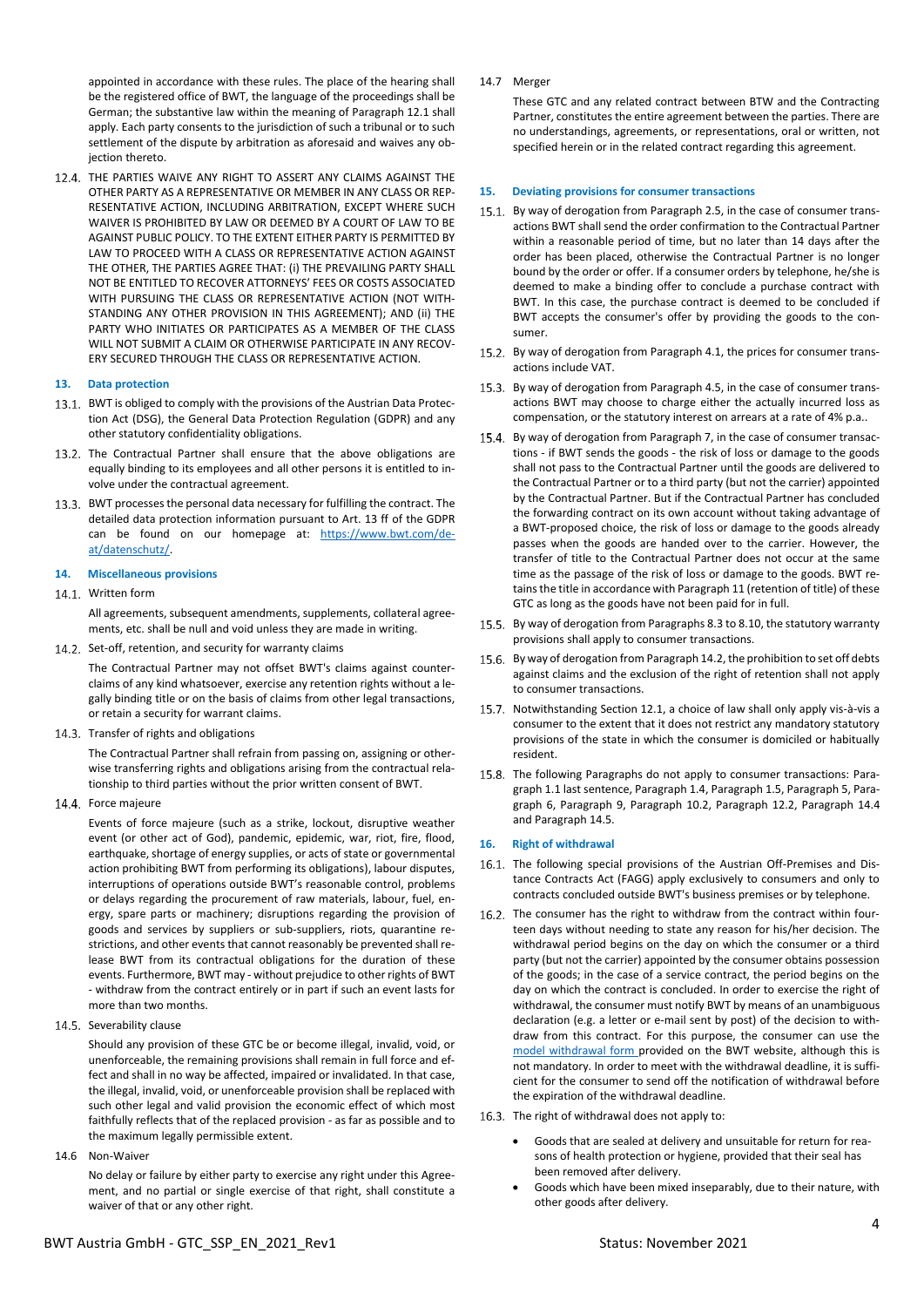- Goods that are manufactured according to customer specifications or are clearly tailored to personal needs.
- 16.4. The declaration of withdrawal shall be sent to the following address:

**BWT Austria GmbH**  Walter-Simmer-Str. 4 5310 Mondsee Austria E-mail: office@bwt.at  $T: +43(0)62325011-0$ Company register number: FN 294708w Commercial register court: Regional Court of Wels

## 16.5. Consequences of withdrawal:

If the consumer withdraws from this contract, BWT must repay all payments it has received from the consumer, including the delivery costs (with the exception of additional costs incurred as a result of the consumer's choice of a type of delivery other than the cheapest standard delivery offered by BWT), without delay and at the latest within fourteen days from the day on which BWT received the notification of withdrawal from this contract. BWT will use the same means of payment for this repayment as that used by the consumer for the original transaction, unless expressly agreed otherwise with BWT; the consumer will not be charged any fees for this repayment. BWT may refuse repayment until BWT has received back the goods or until the consumer has provided proof that he/she has sent back the goods, whichever is the earlier.

The consumer must send back or hand over the goods to BWT without delay and in any case no later than fourteen days from the day on which the consumer notifies BWT of the withdrawal from this contract. The deadline is met if the consumer sends the goods off before the fourteenday deadline expires. BWT shall bear the costs of sending back the goods.

The consumer must cover any depreciation of the goods only if such depreciation is due to handling that was unnecessary for testing the quality, characteristics and functioning of the goods.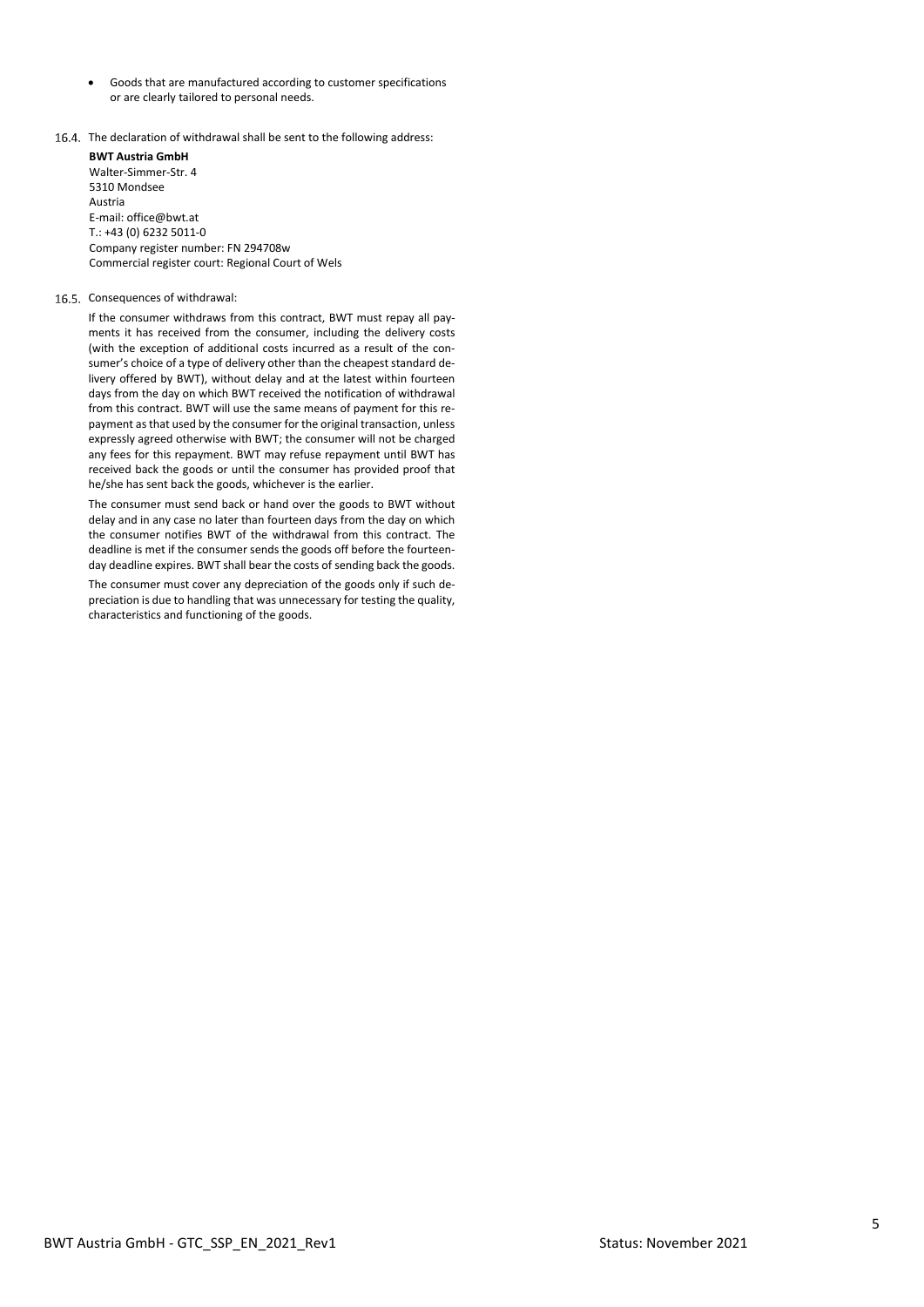### **II. SUPPLEMENTARY PROVISIONS FOR THE SERVICE AND MAINTENANCE**

These Supplementary Provisions for the Service Division (the "**Supplementary Provisions / Service**") apply, in addition to the GTC, to all services BWT provides to the Contractual Partner.

#### **1. Performance and invoicing**

1.1. Services shall be invoiced exclusively by individual service unit provided, at the hourly rate specified in the offer (excl. VAT). Services are only invoiced on a flat-rate basis if explicitly indicated in the offer (e.g. for annual maintenance) and only within the described scope for the flat-rate service. Materials, spare parts, consumables etc. will always be charged separately according to the agreed terms. In the case of foreign assignments (outside of Austria), the Contractual Partner shall provide and pay for appropriate accommodation at the place of assignment. The Contractual Partner must ensure that all legal and actual preconditions are satisfied to enable BWT to carry out the foreign assignment. BWT shall be held harmless, and indemnified by the Contractual Partner, with respect to any failure to abide by such legal and actual preconditions.

### **2. Labour, travel and material costs**

- 2.1. The 'hourly rate', as defined by BWT, covers the regular labour costs involved in the performance of the contract. BWT will invoice travel costs separately and according to expenditure. Travel costs are only included if a maintenance contract or a special agreement has been concluded. Material costs and required exceptional labour costs, if any (e.g. overtime surcharges), will be invoiced separately. Services and spare parts shall be charged at the then applicable daily prices.
- 2.2. If the service can be provided as part of a round trip (BWT determines the time of service, several customers can be visited together), BWT will charge travel costs on a pro-rated travel cost flat rate basis, calculated from the nearest of the following cities: Vienna, St. Pölten, Wr. Neustadt, Graz, Linz, Klagenfurt, Salzburg City, Innsbruck, Landeck, Feldkirch.

Flat rate 090201: City flat rate for the above cities - except Vienna Flat rate 090202: City flat rate Vienna; as well as interurban up to 30 km Flat rate 090203: Interurban up to 60 km Flat rate 090204: Interurban up to 90 km Flat rate 090205: Interurban up to 120 km

- 2.3. If a special means of transport (plane, helicopter, ship, etc.) is required for the provision of services, the Contractual Partner shall organise this transfer and pay the costs thereof.
- 2.4. In the case of contract maintenance services, the flat-rate service charge covers the working time required to service the operational facility (facilities) as well as travel costs. This flat rate does not include repairs and materials, which will be charged separately according to expenditure. Contract maintenance work is performed exclusively during the working hours regulated by law or at company level.
- 2.5. If a specific time has been agreed for the performance of the service, BWT may charge for travel costs and expended time at the respectively applicable rates if the Contractual Partner prevents BWT from performing the work at the agreed time.
- 2.6. The minimum charging unit for the performance of services is 15 minutes. The service time starts upon the arrival of the BWT service technician and ends with his or her departure. Every quarter of an hour or part thereof shall be charged as a full 15-minute unit. This also applies to travel charges based on expended time.
- 2.7. A set-up time flat rate will be charged for each force-account contract to cover the pro-rated time spent by the customer service technician for administration and parts procurement in connection with the order.

#### **3. Scope of work and deliveries**

- Unless the scope of our work and delivery commitment is defined in a written offer or contract specification, it shall be determined by the requirements prevailing on site.
- BWT may reasonably (as per Ö-Norm A 2060, Paragraph 2.10.6) carry out additional work to the extent found to be necessary in the course of the maintenance work or commissioned repair work.
- If several maintenance sessions are conducted during the contract pe-3.3. riod, the total annual maintenance will be payable in equal partial amounts per maintenance session, irrespective of the breakdown of the expended time and effort.

#### **4. Calculation and payment**

- $4.1.$ If fixed service/travel flat rates have been agreed upon, these rates will be invoiced even if the actually expended time and effort for BWT is lower.
- 4.2. If BWT is partially or completely prevented from carrying out the contractual work during the term of the contract (e.g. through a plant shutdown), BWT may charge a cancellation fee corresponding to 50% of the order total.

#### **5. Acceptance of the order / acceptance of the system**

- $5.1.$ BWT shall be deemed to have accepted the order by virtue of its execution of the commissioned work, no matter how the order was placed with BWT.
- 5.2. BWT reserves the right to refuse acceptance of any order, with or without reason.
- $5.3.$ The Contractual Partner shall be deemed to have accepted and taken over a system/item delivered by BWT or a subsidiary by virtue of commissioning it and training the operator/operating personnel. In any event, however, the system/item is deemed to have been handed over to the Contractual Partner with all legal consequences when it is first used.
- 5.4 The Contractual Partner shall be deemed to have accepted and acknowledged our services by virtue of the confirmation by the Contractual Partner and the service technician on the customer service order or a respective printed form. In the absence of a prompt confirmation, the service shall be deemed to have been duly performed and accepted upon expiration of 7 working days from execution. The risk of loss or damage to the goods shall pass to the Contractual Partner upon execution.

#### **6. Warranty and guarantee**

- 6.1. Illuminants of any type, fuses, measuring sensors in contact with the medium, products with expiry dates and consumable parts such as seals, glands, etc. are excluded from the warranty and special guarantee agreements.
- $6.2.$ The warranty claim and/or specially agreed guarantee claim, if any, lapse if the maintenance intervals and operational checks recommended by the system supplier or defined in applicable standards are not complied with or verifiably documented.
- The warranty claim and/or specially agreed guarantee claim, if any, lapse  $6.3.$ if chemicals, process materials or spare parts are used that are not recommended by BWT, or if their use influences the process combination or causes damage.
- $6.4.$ Throughout the warranty period (specially agreed guarantee periods), all service and repair work must be carried out exclusively by BWT or a company authorised by us in writing. Failure to do so will render any claim null and void.
- Liability claims, in particular including claims for compensation for direct  $6.5.$ or indirect damages, third-party damages, consequential damages or lost profit or loss of earnings are excluded to the maximum legally permitted extent.

#### **7. Special conditions for work on third-party facilities**

- The Contractual Partner acknowledges that BWT does not warrant the functionality and treatment success of a third-party facility for which it provides maintenance.
- 7.2. BWT is unable to provide any guarantee for the delivery times of thirdparty components. BWT accepts no liability whatsoever for any resulting system failures or consequential damages.
- $7.3.$ If relevant spare parts are no longer available, BWT is entitled, upon consultation with the Contractual Partner, to also replace larger system parts (e.g. control unit) with equivalent new parts.

#### **8. Intended use and structural execution**

The Contractual Partner shall use BWT products in accordance with the  $8.1.$ installation and operating instructions and undertakes to install them exclusively in rooms meeting the structural requirements of the installation and operating instructions.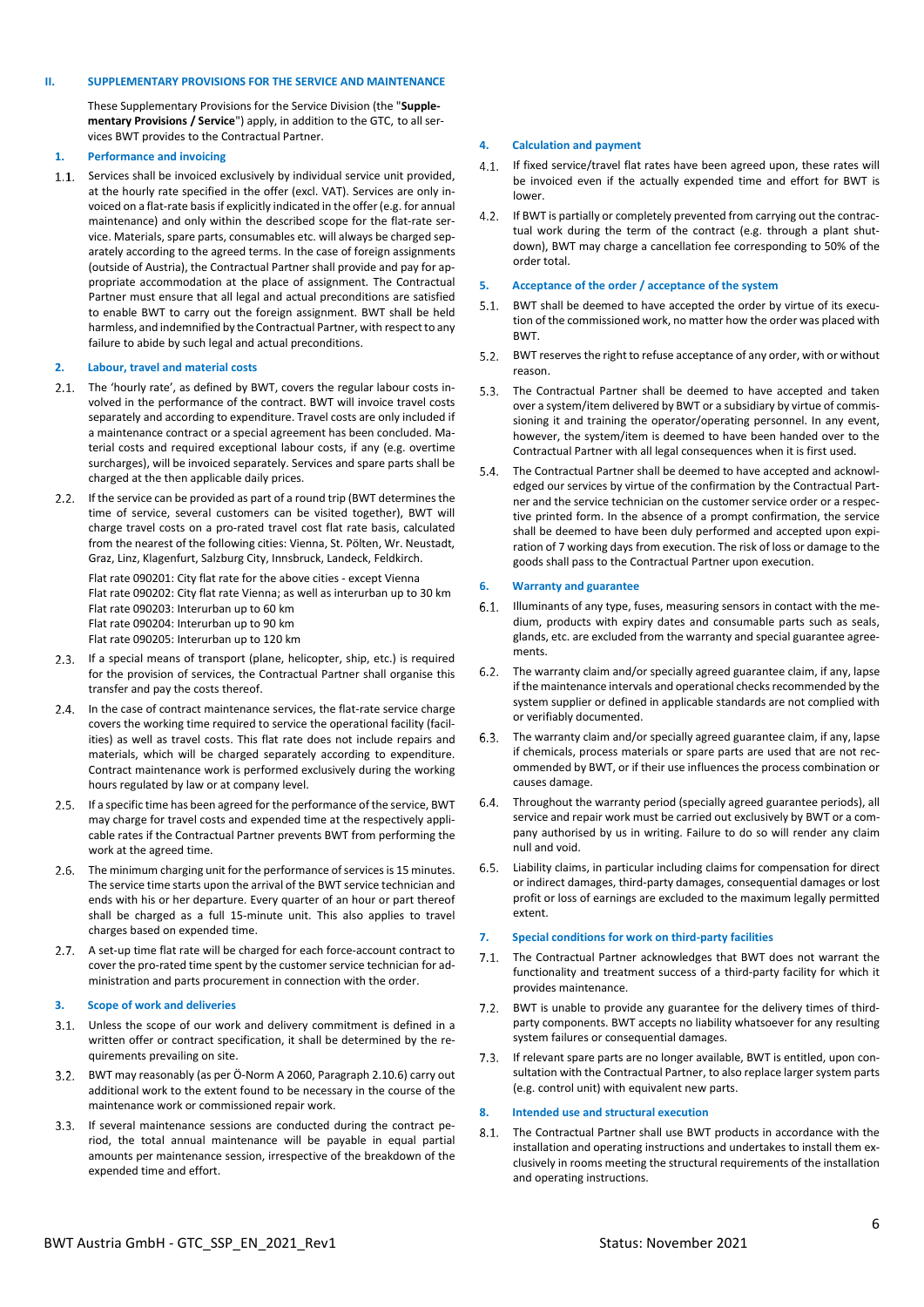- When the Contractual Partner takes over the system, it shall sign a service report provided by the BWT employee in charge, confirming that all structural requirements have been met by the Contractual Partner and that BWT is not liable for water damages attributable to inadequate structural execution.
- 8.3. By undersigning the service report, the Contractual Partner or its authorised representative confirms that BWT has fulfilled the warning and information obligations regarding the structural execution of the pump, filter and/or utility room in line with its obligations.

## **9. Deviating provisions for consumer transactions**

- 9.1. By way of derogation from Paragraph 1.1, the prices for consumer transactions include VAT.
- 9.2. Paragraph 3.2 does not apply to consumer transactions.
- 9.3. By way of derogation from Paragraphs 6. and 7.1, the statutory warranty provisions shall apply to consumer transactions.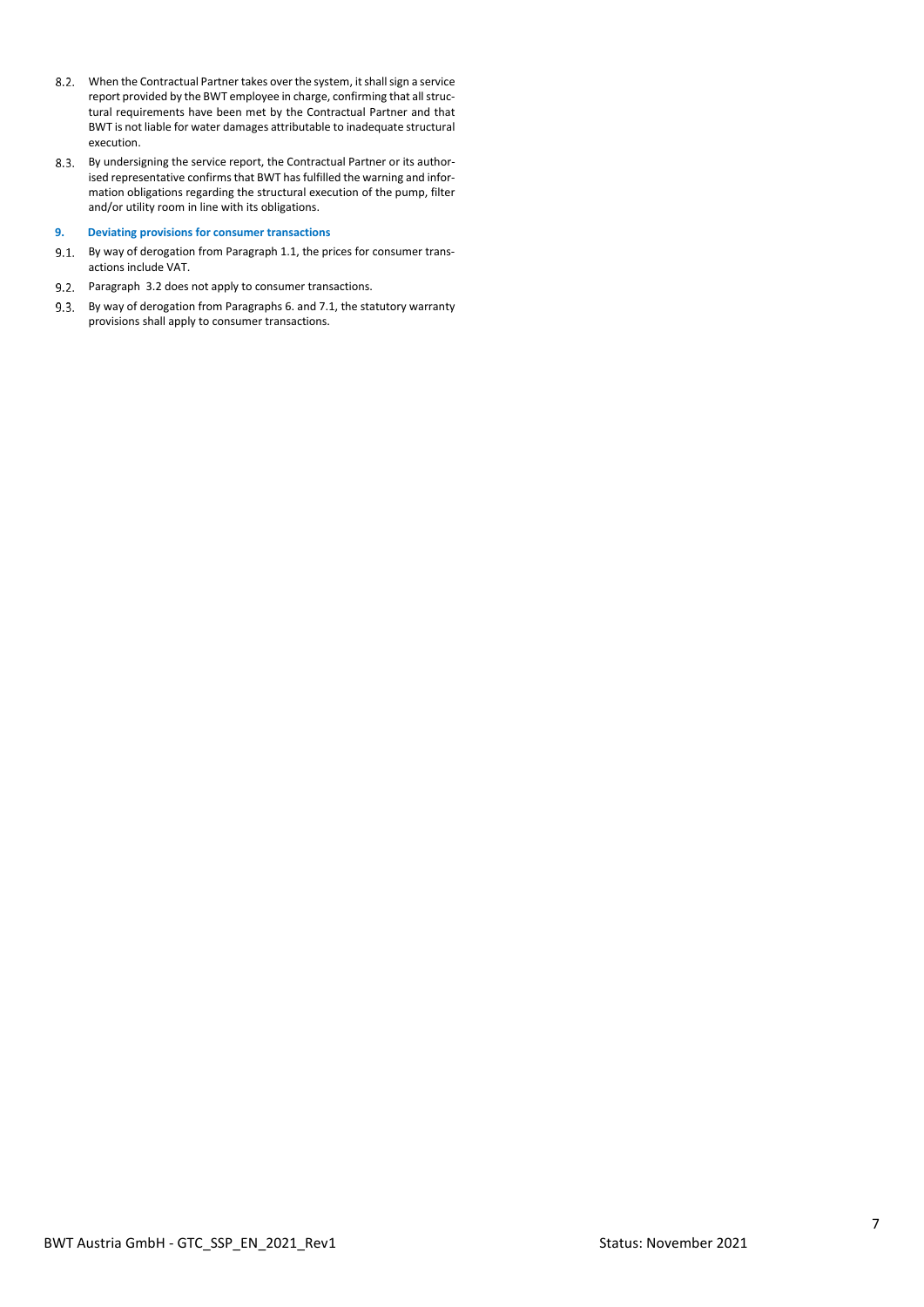## **III. SUPPLEMENTARY PROVISIONS FOR THE SWIMMING POOL TECHNOL-OGY AREA**

These supplementary provisions for the area of swimming pool technology (hereinafter the "**Supplementary Provisions / Swimming Pool Technology**") apply additionally to the GTC to all services BWT provides to the Contractual Partner in connection with swimming pool technology.

### **1. Requirements for filling water**

- 1.1. Filling and make-up water must comply with the Drinking Water Ordinance and should be taken from the public drinking water supply network. Brine/thermal water is not suitable.
- $1.2.$ It is pointed out that high concentrations of certain water ingredients (e.g. manganese or iron) can lead to precipitation and deposits on the pool walls or discolouration of the pool water. This is not a defect.

### **2. Notes on ceramic pools and polyester pools**

2.1. Concerning pools with plastic built-in parts, the brine concentration shall not exceed 1 % NaCl in the pool water. Metal (built-in) parts must not be used in salt water since this may result in corrosion. The maximum bathing water temperature shall not exceed the following values:

Swimming pools: 30°C; whirlpools: 40°C; sauna pools: 15°C

- 2.2. Dimensional tolerances up to  $+/$  2 cm may occur as a result of the manufacturing process of the elastic plastic body. Consequently, the indicated dimensions are only approximations and must be compensated on site.
- 2.3. The surfaces of polyester pools are made of polyester gelcoats/fine coatings. They are produced with environmentally friendly pigments that do not contain any heavy metals. This can lead to colour changes in some isolated cases.

## **3. Notes on foil pools**

- 3.1. The maximum water temperature shall not exceed 33°C.
- 3.2. Sun protection products with a high protection factor (SPF>30) can cause fading effects on the pool liner.

### **4. Notes on stainless steel pools**

- 4.1. Surface scratches may occur in relation with large-surface processing. This is not a defect.
- The weld seams are not subjected to any mechanical processing and pickled on the water side. In the area of the upper pool edge, all water-side weld seams are sanded smooth.

## **5. Notes on concrete pools**

- 5.1. Cavities behind pool coverings (tiles, etc.) inevitably lead to the formation of mould. There is no water treatment to eliminate this.
- 5.2. Dense concrete pool bodies must be sealed on site with an appropriate hydro-insulation.

### **6. Notes on roller shutter covers**

- 6.1. Please note that the PVC-SOLAR and PVC-TRANSPARENT roller shutter slats must never be exposed to direct sunlight in dry condition since this would cause a deformation of the slats.
- 6.2. The roller shutter cover only provides limited accident protection if it is supported at the front and sides by a handrail or support edges attached to the pool wall (skimmer pools). There is no accident protection for pools with overflow channel. Minors, especially small children, must always be supervised.
- 6.3. Outdoor pool: In case of strong wind, the cover must be opened or secured accordingly.
- Condensation forms in the profile chambers due to the humid air inside them. Due to temperature differences, the moisture will precipitate as drops. This is not a defect.
- 6.5. Roller shutters/weather skirts require ongoing maintenance, i.e. the stainless steel roller shutter cladding as well as the stainless steel strips of weather skirts must be cleaned regularly as they are highly susceptible to corrosion due to chlorine vapours.

6.6. The warranty periods are: Polycarbonate profiles: 60 months Electrical parts: 24 months PVC profiles: 36 months Wooden components: 24 months

### Mechanical parts: 24 months

The warranty does not cover damages caused by unintended or inappropriate use.

Roller shutters in PVC Solar or PVC transparent tend to become opaque  $6.7.$ ("milky colour") over time. This is not a defect.

In the case of above-ground systems, please noted that external parts (shaft, etc.) must be cleaned periodically (at least every 3 months) with clear water and a suitable cleaning agent. Residues (for instance from chlorine or salt) must be removed.

## **7. Notes on roofs/canopies**

- $7.1.$ Wind: The roof/canopy must always be fastened with safety pins. When closed (not in), the doors must also be closed. Do not leave an open roof/canopy unattended for extended periods of time since the change of the aerodynamic characteristics makes the roof/canopy much more susceptible to wind influences. Please note that the type of construction - light metal frame, large and spring-loaded opening surfaces – makes a swimming pool roof/canopy more susceptible to damage than conventional building constructions. The conclusion of an appropriate insurance is recommended.
- $7.2.$ Winter: Swimming pool roofs/canopies are not winterproof and must be cleared of snow or defrosted immediately in the event of heavy snowfall. However, heating can be used to keep the roof/canopy free of snow in winter. Please note that automatic defrosting only starts from an interior temperature of +12° C. Otherwise, the roof/canopy must be protected against snow load. The maximum load is 27 kg/m<sup>2</sup>. (Example: 10 cm of wet snow corresponds to approx. 100 kg). If the snow load is higher, the load on the roof/canopy must be relieved. In any event, it is not allowed to step on the roof/canopy. The supplier does not accept any liability if the owner fails to carry out these safety measures and this leads to damage.
- $7.3.$ Sliding the roof/canopy: The fastening pins must be removed. A removable wall must be unhooked beforehand. The rails must be cleared of leaves, gravel, etc. so that the rollers can move freely. Do not use force if rails or rollers get jammed. For larger spans, push on both sides. Use/activate the roof/canopy only if it is in working order, always observing the above instructions. No liability is accepted for damages resulting from unintended or inappropriate use.
- $7.4.$ Aluminium and polycarbonate must be cleaned with suitable cleaning agents only.
- $7.5.$ Governmental notification/approval/permit-related obligations are the responsibility of the Contractual Partner.

## **8. Information on the design of pump, filter and utility rooms**

- $8.1.$ Customer shall provide floor drains DN 100 or larger, depending on requirements, with backflow protection in utility rooms and shafts to prevent flooding of these rooms. A failure to comply with the aforesaid, i.e. if no suitable automatic drainage system is installed, results in rejection of claims for consequential water damage.
- Utility rooms for water treatment and pool surrounds are wet rooms as  $8.2.$ defined in DIN 18195 (structural waterproofing). Waterproofing and structural measures according to DIN 18195 and the applicable normative references must be implemented.
- Upon handover of the system by BWT, the Contractual Partner shall sign  $8.3.$ a record in the service report, stating that it has fulfilled the technical requirements mentioned in Paragraphs 8.1 and 8.2 when commissioning was performed. By signing the report, the Contractual Partner or its authorised representative confirms that BWT has sufficiently fulfilled the warning and information obligations regarding the execution of the pump, filter and utility rooms.

## **9. Delivery**

- 9.1. The terms of payment and delivery specified in the offer apply exclusively to the territory of Austria.
- The stated delivery period begins a.) after receipt of the order confirma- $9.2.$ tion, duly undersigned by the customer and confirmed by BWT, and b.) after receipt of the Down Payment, if any, on our account and c.) after clarification of all data relevant to process the contract.
- 9.3. Prior to delivery, the Contractual Partner shall ensure that all necessary preparatory work has been completed accordingly. In the event of default on the part of the Contractual Partner, all related costs incurred shall be borne by the Contractual Partner.